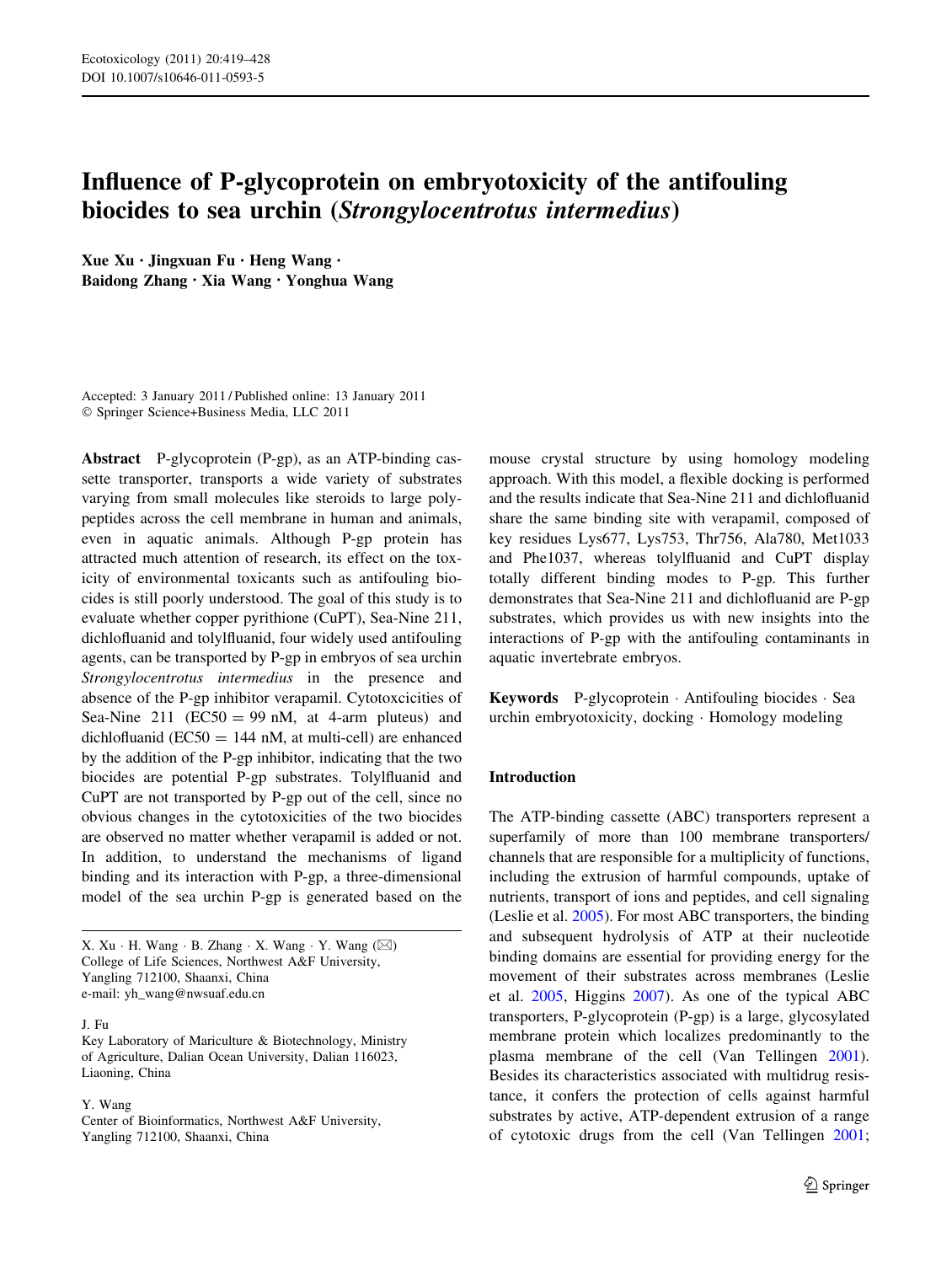Balayssaca et al. [2005](#page-8-0); Wang et al. [2005\)](#page-9-0). Structurally, it is composed of two bundles of six transmembrane helices (TMs 1–3, 6, 10, 11 and TMs 4, 5, 7–9, 12), resulting in an inward-facing conformation. The arrangement of the ''two halves" forms a large internal cavity open to both the cytoplasm and the inner leaflet that is cubed with a separation of the two nucleotide-binding domains (Aller et al. [2009\)](#page-8-0).

In recent years, expression of the P-gp transporter has been correlated with cell protection against xenobiotics and environmental pollutants in many different species of insects and marine organisms, and P-gp appears to play a critical role in environmental toxicology (Porretta et al. [2008;](#page-9-0) Venn et al. [2009](#page-9-0); Bošnjak et al. [2010](#page-8-0); Sun et al. [2009;](#page-9-0) Xu et al. [2010a](#page-9-0), [b](#page-9-0)). In the mosquito Aedes caspius, toxicity of two commonly-used insecticides temephos and diflubenzuron has been shown to increase by inhibition of P-gp, suggesting the potential involvement of P-gp in insecticide defense (Porretta et al. [2008\)](#page-9-0). The interactions between pesticides with P-gp have also been investigated on reef corals, showing that in vitro exposition of copper sulphate and Corexit 9527 could induce the expression of P-gp in the reef corals (Venn et al. [2009\)](#page-9-0). Recently, the presence of P-gp has been reported in sea urchin Strongylocentrotus purpuratus, showing that expression of such genes protected the embryos of sea urchin from toxic xenobiotic compounds (Hamdouna et al. [2004](#page-8-0)). And the transport function of P-gp in sea urchin has been further demonstrated in the fertilization studies of Paracentrotus lividus and Arbacia lixula that revealed the protective role of the multidrug resistance-associated (MRP) protein-mediated multi-xenobiotic defense (Bošnjak et al. [2010](#page-8-0)). Our previous work has also suggested that the early sea urchin embryos of Strongylocentrotus intermedius expressed P-gp which was associated with tolerance to pesticides cyromazine and ethiofencarb (Sun et al. [2009](#page-9-0)).

As environmental monitors, the embryo–larval bioassays, in particular with bivalves and sea urchins, have been used for decades as sensitive, simple, and reliable tools for assessing and monitoring marine pollution (Bellas [2007](#page-8-0); Xu et al. [2010a,](#page-9-0) [b](#page-9-0)). Despite much work, little information has been published about the influence of P-gp on the toxicity of environmental contaminants, especially antifouling biocides, to sea urchin embryos at different developmental stages. Such information is urgently required in order to evaluate the environmental risk of these compounds in view of reported high concentrations in coastal environment.

Antifoulants, which prevent the settlement and growth of marine organisms on submerged structures, are recognized universally (Kevin et al. [2003](#page-9-0)). In the last decade, as alternatives for TBT-based paints, 18 ''TBT-free'' compounds including copper pyrithione, dichlofluanid,

tolylfluanid and Sea-Nine 211 have been introduced and applied as a new generation of antifouling biocides, and approved for use by Health and Safety Executive (HSE) in amateur and professional antifouling products marketed in the UK (HMSO [1998](#page-9-0); Voulvoulis et al. [2002\)](#page-9-0). However, accompanied with the frequent application of these biocides in many countries such as UK (Gatidou et al. [2007](#page-8-0)), Japan (Hiroya et al. [2007](#page-9-0)) and China (Kueh and Lam [2008](#page-9-0)), high coastal concentrations have been found in areas of high yachting activity, particularly in marinas and sportive harbors. Even though great concern has been taken into account with the prescription of environmental risk assessment of biocides in recent years, several questions still remain to be clarified: (1) Whether the contamination in the aquatic environment caused by the alternatives has toxic effect on marine species living in the water, and (2) since organisms have self-protective mechanisms against the noxious effects of xenobiotics such as the ABC system, whether this immune system is self-sufficient at affording protection against exogenous toxicants for the marine organisms.

Therefore in the present study, we investigated the effects of P-gp on the toxicity of four antifouling biocides (copper pyrithione, dichlofluanid, tolylfluanid and Sea-Nine 211), using the model of sea urchin embryos Strongylocentrotus intermedius (S. intermedius) at different developmental stages (2-cell, 4-cell, 8-cell, multi-cell, blastula, swimming blastula, gastrula, prism, and 4-arm pluteus). Firstly, an in vitro model (embryos of sea urchin) allowed us to estimate the toxic effect of single antifouling biocide to the embryos of S. intermedius. Then the embryos were treated with the biocides in conjunction with a typical P-gp inhibitor verapamil. We focused on the comparison of the individual toxicity with the joint toxic effects to determine which biocides can be transported by P-gp. Moreover, to study the interaction mechanism of the antifouling biocides with the P-gp protein at atomic level, we built a three-dimensional (3D) structure of P-gp by homology modeling technique that was subsequently used to explore the binding modes of the antifoulants with the P-gp by molecular docking.

## Materials and methods

#### Biological material

Experiments were performed from November to December, 2009. Mature *S. intermedius* (diameter  $= 6.0 \pm 0.5$  cm, approximately 2 years old) were fed in flow-through filtered natural seawater (FSW) (0.45  $\mu$ m filter) system at 13  $\pm$  1°C.

In the present study, the gametes of sea urchin were harvested with embryos reared according to the standard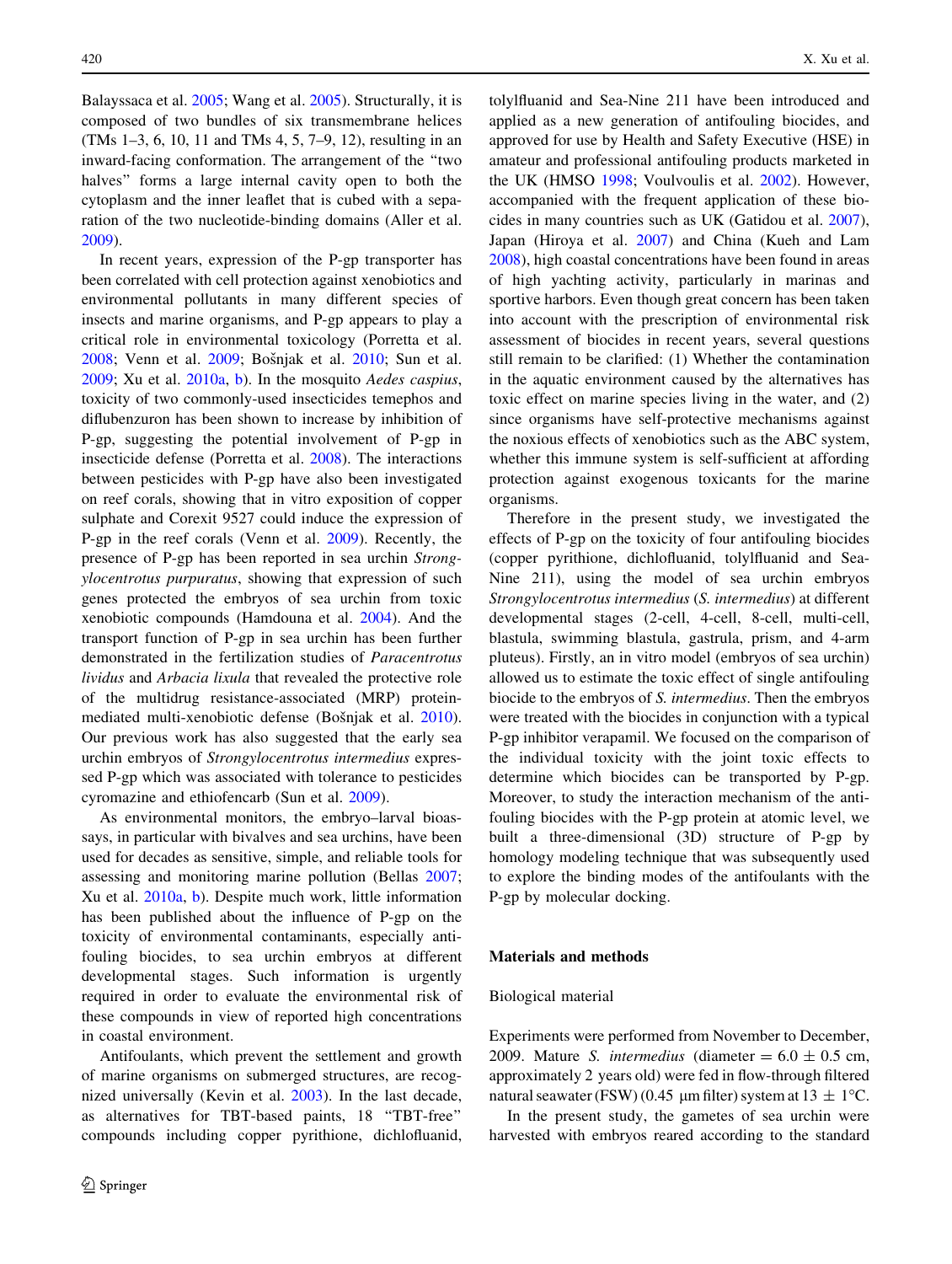protocol described by Pagano et al. ([1986\)](#page-9-0). At the beginning of each assay the sea urchins were induced to spawn using 0.5 M KCl (3.73 g of KCl in 100 ml of distilled water)  $(1-2$  ml). The quality of the eggs and sperm was previously assessed and the sperm to egg ratio was calibrated to optimize fertilization. Then eggs suspension (100–120 eggs/ml) and the sperm solution were stored at 20 and  $4^{\circ}$ C until use, respectively.

## Test chemicals

The stock solutions were made up by dissolving the analytical grade antifoulants and the P-gp inhibitor in FSW approximately 1 h before the beginning of the experiments. The chemicals were CuPT (bis-(hydroxy-2(H)-pyridine thionate-O,S)-copper), dichlofluanid (1,1-dichloro-N-[(dimethylamino)sulfonyl]-1-fluoro-N-phenylmethanesulfenamide), tolylfluanid (1,1-dichloro-N-[(dimethylamino)sulfonyl]-1 fluoro-N-(4-methylphenyl)methanesulfenamide), Sea-Nine 211 (4,5-dichloro-2-n-octyl-4-isothiazolin-3-one) and verapamil hydrochloride (a-[3-[[2-(3,4-Dimethoxyphenyl)ethyl] methylamino]propyl]-3,4-dimethoxy-a-(1-methylethyl)benzeneacetonitrile hydrochloride) obtained from Sigma-Aldrich, Steinheim, Germany unless otherwise specified. The properties including the structures of these compounds are shown in Table 1.

The test media contained 1% non-toxic dimethylsulfoxide (DMSO) that was required to pre-dissolve CuPT and Sea-Nine 211, and 1% acetone for dichlofluanid and

Table 1 Structural information of four antifouling biocides and verapamil

| Chemical <sup>a</sup>   | CAS No.        | Structure            |
|-------------------------|----------------|----------------------|
| Copper pyrithione       | 14915-37-8     |                      |
| Dichlofluanid           | 1085-98-9      | CI.                  |
| Tolylfluanid            | $731 - 27 - 1$ | СI<br>CI             |
| Sea-Nine 211            | 64359-81-5     | Cŀ<br>$-c0H17$<br>CI |
| Verapamil hydrochloride | $152 - 11 - 4$ | HCI<br>Ν             |

All the chemicals are obtained from Sigma-Aldrich, Steinheim, Germany

tolylfluanid. Physicochemical conditions of the experiments were  $31.19 \pm 0.45$  ppt salinity,  $7.09 \pm 0.22$  mg/L dissolved  $O_2$ , and  $8.0 \pm 0.05$  pH (mean + S.D.,  $n = 6$ ) during the whole test.

## Toxicity effects

The toxic effects of the pharmacological treatment were determined by the embryonic development of S. intermedius in liquid medium (Boiocchi and Toffoli [1992](#page-8-0)). The solutions of these compounds were diluted to get final six concentrations respectively, for CuPT with the experimental concentrations from 0.05 to 911.25 nM, for dichlofluanid (from 50 to 25,600 nM), for tolylfluanid (from 5 to 91,125 nM) and for Sea-Nine 211 (from 6 to 3200 nM), and the vials were incubated at  $20^{\circ}$ C. The exposure time of each embryo sample to toxicants was 50 h from fertilization. Non-exposed embryos were used as controls.

Sea urchin is known to exhibit radial holoblastic cleavage [\(http://www.stanford.edu/group/Urchin/contents.](http://www.stanford.edu/group/Urchin/contents.html) [html\)](http://www.stanford.edu/group/Urchin/contents.html), and in this study, we observed the embryo development at stages of 2-cell, 4-cell, 8-cell, multi-cell, blastula, swimming blastula, gastrula, prism, and 4-arm pluteus, respectively. In the first seven embryo cleaves, the cells divided meridionally, and finally, produced a 128-cell blastula in the seventh division. During this period, the stages of 2-cell, 4-cell, 8-cell, and multi-cell were observed at 2, 3, 4 and 6 h, respectively. In the blastula stage of sea urchin, however, cells were very different from the first seven cleavages, which formed a hollow sphere surrounding a central cavity at 11 h. At this time, embryos initially exhibited differentiation. As the cells continued to divide, they secreted a hatching enzyme that digested the fertilization envelope at the swimming blastula stage at 19 h. During gastrulation, the germ layers of embryos were further formed at 26 h and the body plan of the mature organism was established. The prism stage at 41 h was characterized by a change in the overall shape of the embryo (a rounded, truncated pyramid). When the preoral and the postoral arms were completely formed, the larval developed to the 4-arm pluteus stage at 50 h ([Wang et al.](#page-9-0) [2010](#page-9-0); Xu et al. [2010a,](#page-9-0) [b\)](#page-9-0).

Drug toxicity was calculated as the percentage of embryo survival in the drug-treated cultures compared with that in the untreated controls. In the experiments with verapamil (750 nM) (which did not affect embryo development), the embryos treated with verapamil alone were used as controls (Eepl et al. [2006\)](#page-8-0). The results were finally reported as median 50% effective concentration (EC50) values for the chemical toxicity to the embryos of S. intermedius.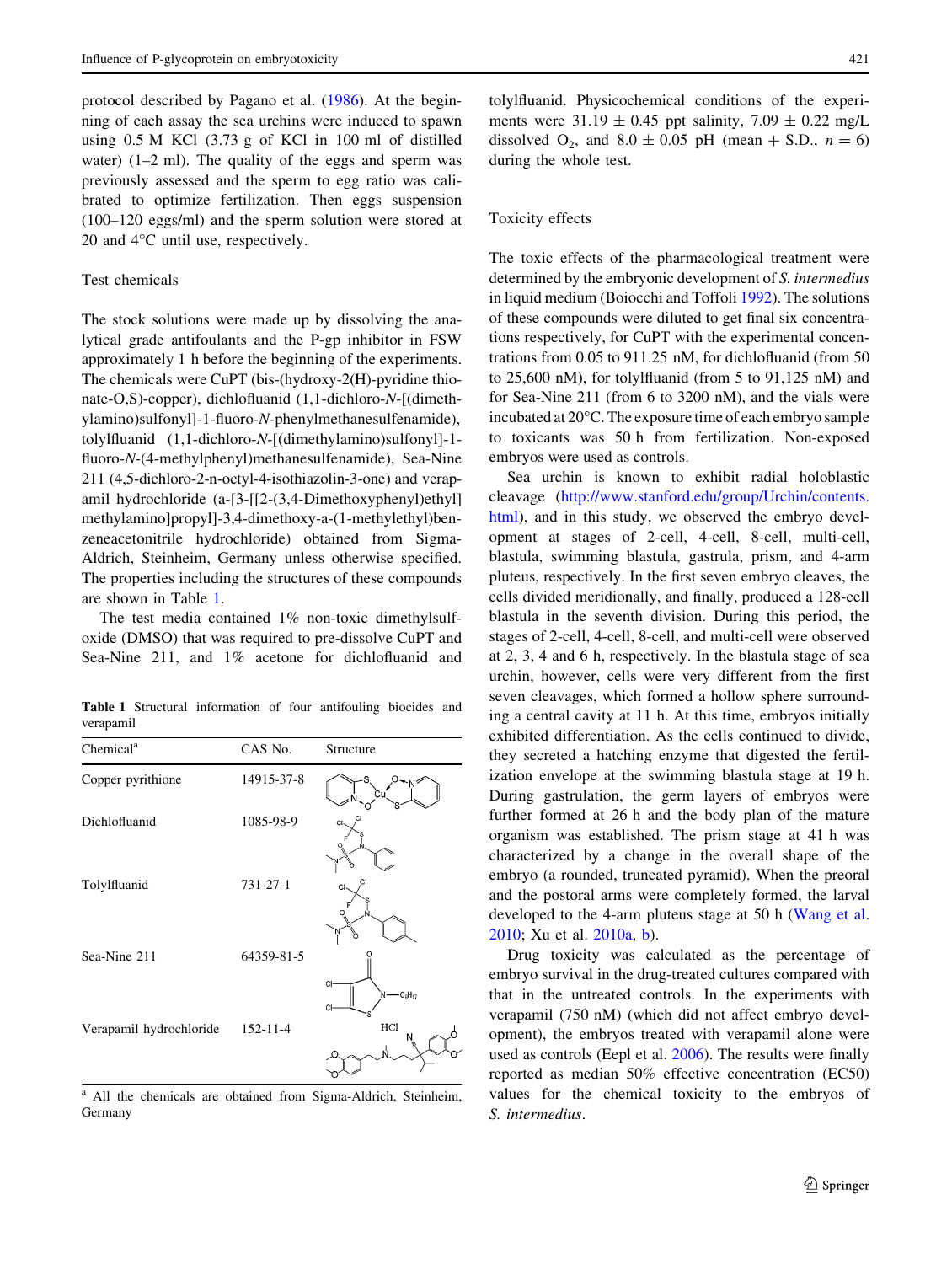## Homology modelling

Due to unavailability of the X-ray structure of sea urchin P-gp, a homology modeling for the protein structure from its primary sequence was performed (Thompson et al. [1994](#page-9-0)). The template protein employed here was mouse P-gp (PDB code: 3G5U chain A (Aller et al. [2009](#page-8-0))) which exhibited a high resolution  $(3.0 \text{ Å})$ . The target protein was ABCB1, whose amino acid sequence (ID: NP\_001029122.1) was taken from the NCBI Web site [\(http://www.ncbi.](http://www.ncbi.nlm.nih.gov) [nlm.nih.gov](http://www.ncbi.nlm.nih.gov)).

The initial sequence alignment of the target and the template sequences was carried out using the ClustalW program (Thompson et al. [1994\)](#page-9-0). The homology structure models of the putative sea urchin P-gp were then generated using the program SWISS-MODEL (Automated Comparative Protein Modeling Server, Version 3.5, Glaxo Wellcome Experiment Research, Geneva, Switzerland) [\(http://](http://swissmodel.expasy.org) [swissmodel.expasy.org\)](http://swissmodel.expasy.org). Final versions of the models were subsequently submitted to the protein structure verification WHAT-CHECK module of the WHATIF on-line server [\(http://swift.cmbi.ru.nl/gv/whatcheck/](http://swift.cmbi.ru.nl/gv/whatcheck/)) for validation. All H-atoms were finally added to the unoccupied valence of heavy atoms at the corresponding neutral state using the biopolymer module of SYBYL 6.9 package [\(http://www.](http://www.tripos.com/sybyl) [tripos.com/sybyl\)](http://www.tripos.com/sybyl).

#### Molecular docking

Docking, playing a critical role in the rational design of agents, is frequently used to predict the binding orientation of drug candidates to their protein targets (active sites) and also to predict the binding affinity of the molecules in turn (Jain [2003\)](#page-9-0). In this study, in order to illustrate the binding modes of the active sites of P-gp with the antifoulants, docking was carried out using the Surflex module of SYBYL package. Firstly, structures of the ligands were constructed with standard bond lengths and angles and their energies were minimized using the Powel method with a conjugated gradient of  $< 0.05$  kcal/mol convergent criteria provided by the Tripos force field and electrostatic charges based on the method of Gasteiger-Hückel. Secondly, the Surflex employed sea urchin P-gp as an identified active site to generate putative poses of molecules or molecular fragments. Before docking, all water molecules and the originally cocrystallized ligands were removed and hydrogen atoms were added to the protein. The appropriate conformations for these compounds were determined by leave-one-out cross-validation procedure, ensuring the total scores derived from the Surflex were well correlated with their observed biological activities.

## Statistical analyses

Embryogenesis success reached high values in the control (95%). The tests of the four antifoulants on the biological responses were repeated six times  $(n = 6)$  and the data were expressed as mean  $\pm$  standard deviation (S.D.). The EC50 values defined here, and their 95% confidence intervals (95% CI) were calculated according to the Bliss probit analysis method (Bliss [1935](#page-8-0)). Differences were considered to be statistically significant when  $P \le 0.05$  by comparing the experimental groups with the control groups.

## Results and discussion

Antifouling paints have been widely used to prevent and control the growth of unwanted organisms on the surfaces of artificial structures immersed in the sea (Townsin [2003](#page-9-0)). However, some of them can cause deleterious ecotoxicological effects, mainly due to their environmental stability and toxicity to non-target organisms such as imposex and decreased reproductive viability in gastropods, or increased shell thickness in oysters, which becomes an increasing worldwide concern (Alzieu [2000;](#page-8-0) Evans et al. [2000](#page-8-0)).

With the development of alternative biofouling biocides, researchers are not only interested in the toxic effects of biocides in the aquatic environments, but also focus emphasis on how to prevent the emerging environmental problems. Since P-gp is a typical transport protein, this gives rise to the idea that this type of protein might play an important role in the defense of the body against xenobiotics by excreting these compounds out of the cells. Unfortunately, even though the interaction of pesticides with P-gp has already been investigated (Shabbir et al. [2005](#page-9-0); Venn et al. [2009](#page-9-0)), the protective effect of P-gp on the toxicity of antifouling biocides to the sea urchin embryos in the coastal waters is still poorly characterized. Therefore, in this work, we focus on the toxicities of antifoulants on the sea urchin embryos, particularly to uncover whether P-gp limits the bioavailability of the biocides and contributes to their excretion out of cells.

## Single toxicity

The single effects of four antifoulants on the EC50 values of S. intermedius are shown in Fig. [1a](#page-4-0). For the first division before the 4-cell stage, the toxicity of chemicals to sea urchin early development embryos is as follows: dichlofluanid  $>$  tolylfluanid  $>$  Sea-Nine 211  $>$  CuPT, and their corresponding 1-octanol/water partition coefficient (log P)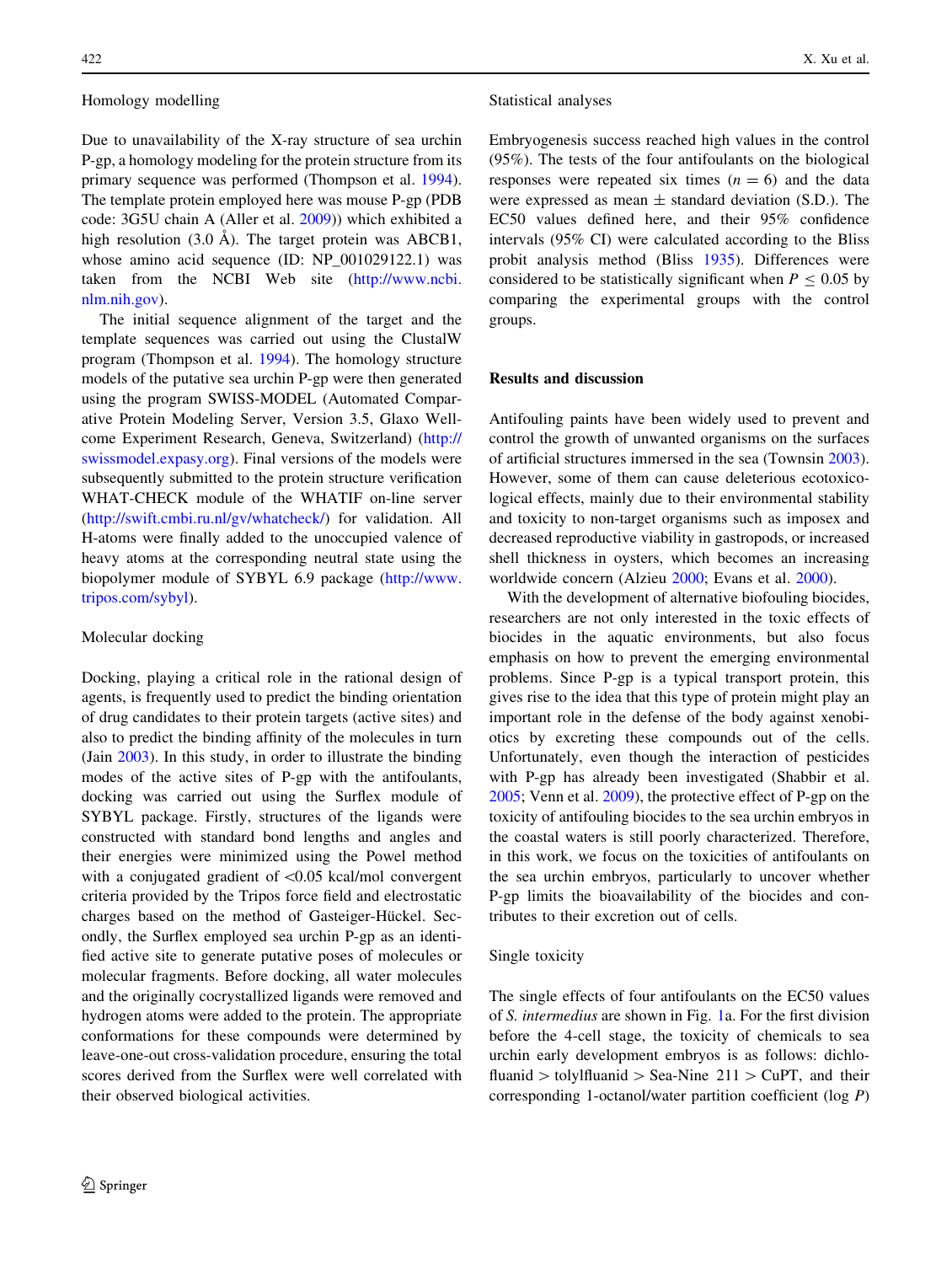<span id="page-4-0"></span>

Fig. 1 a Single toxic effects of Sea-Nine 211 (solid square), tolylfluanid (solid triangle), dichlofluanid (solid diamond), and copper pyrithione (solid circle) to the embryos of sea urchin S. intermedius at 2-cell, 4-cell, 8-cell, multi-cell, blastula, swimming blastula, gastrula, prism, and 4-arm pluteus, respectively. The toxicity is quantified in terms of the EC50 (median effective concentration) reducing embryogenesis success by 50%. b Joint toxicity of the Sea-Nine  $211 +$  verapamil mixture (open square), the tolylfluanid + verapamil mixture (open triangle), the dichlofluanid + verapamil mixture (*open diamond*), and the copper pyrithione  $+$  verapamil mixture (open circle) at different developmental stages, respectively.

c A comparison of the single toxicity of Sea-Nine 211 with the joint toxicity of the Sea-Nine  $211 + \text{verapamil mixture}$  at different developmental stages. d A comparison of the single toxicity of dichlofluanid with the joint toxicity of the dichlofluanid  $+$  verapamil mixture at different developmental stages. e A comparison of the single toxicity of tolylfluanid with the joint toxicity of the tolylfluanid  $+$  verapamil mixture at different developmental stages.  $f$  A comparison of the single toxicity of copper pyrithione with the joint toxicity of the copper pyrithione  $+$  verapamil mixture at different developmental stages. Data are obtained from at least six parallel experiments. *Error bars* represent  $\pm$  standard deviation ( $n = 6$ )

values are 3.7, 3.9, 2.8 and 4.0, respectively. Our previous work confirmed that the embryos of sea urchin are more sensitive to highly hydrophobic compounds since these chemicals preferentially permeate the lipid bilayers (hydrophobic compartments) of cells (Xu et al. [2010a](#page-9-0), [b](#page-9-0)). In this study, the toxicity of the three chemicals dichlofluanid, tolylfluanid and Sea-Nine 211, within the experimental error, supports the log P-dependent rule, but that of CuPT does not. This indicates that the toxicity level of CuPT is not only associated with its hydrophobic properties, but probably also linked with its much lower solubility (0.1 mg/l (Sandel et al. [2003\)](#page-9-0)) compared with the other three compounds, hence hindering its membranepermeation and resulting in the low toxicity (4,000 nM at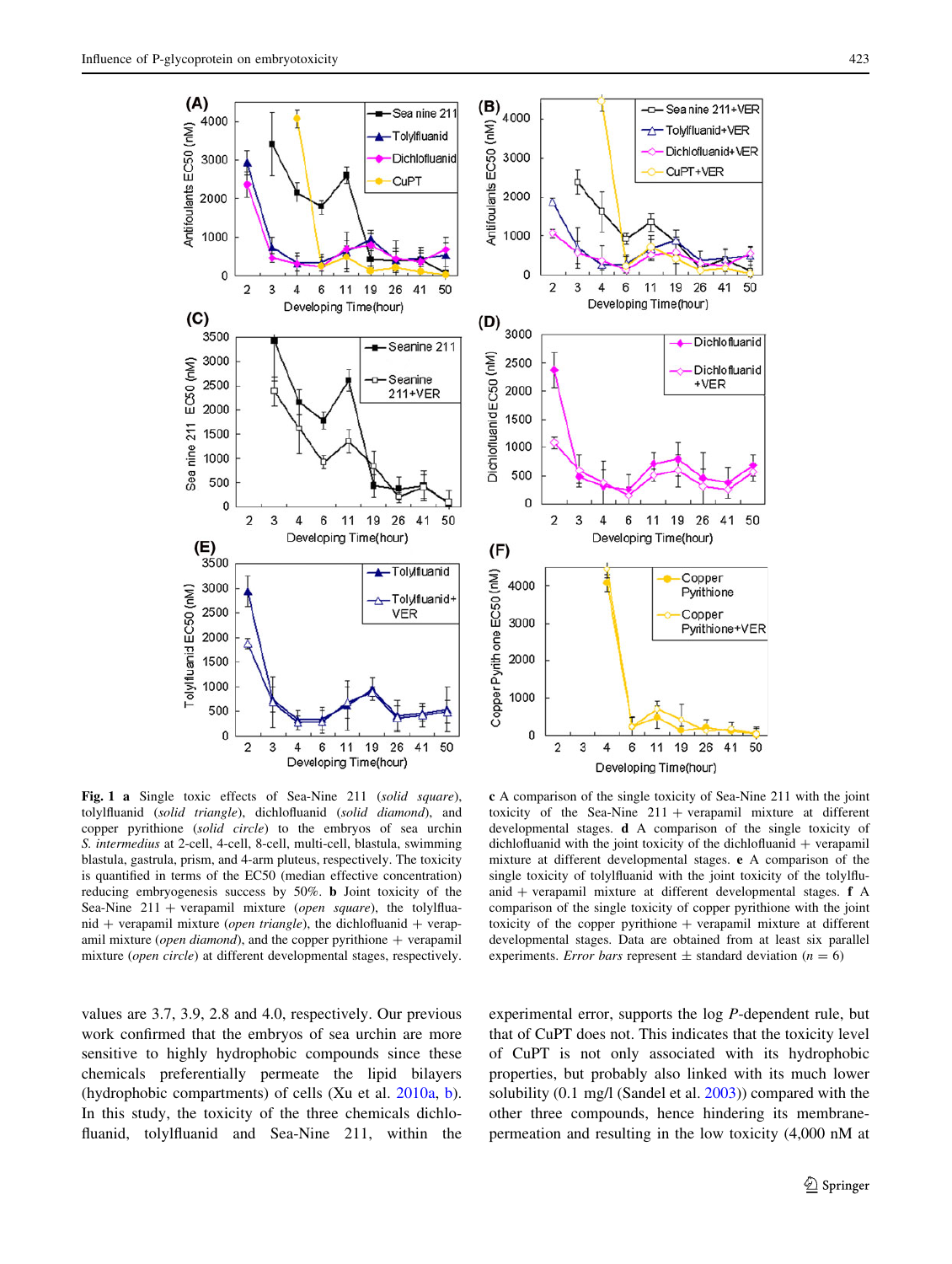<span id="page-5-0"></span> $(A)$ Sea urchin Pgp<br>3G5U:A Sea urch<br>3G5U:A OVHKGGELNTRLAPPICKIRNGIGDKLGINLOVTATEK Sea urchin Pg<br>3G5LEA AFNGEEL ATLLAND Sea urchin Pgp<br>3G5U:A Sea urchin Pgj<br>3G5U:A Sea urchin Pg<br>3G5U:A <u>stiensprichereditsedstheerne</u> Sea urchin Pgp<br>3G5U:A Sea urchin Pgp<br>3G5U:A LSRTOSONSGOEDKOOLOGIEKELEKHESMNRVWKLNT **DDDDDE I IQCV CFCKS RONISFFDDK** Sea urchin Pg<br>3G5U:A Sea urchin Pgj<br>3G5LEA Sea urchin Pgj<br>3G5U:A **GL**CF Sea urchin Pgp<br>3G5LEA KGTOLSGGOKOR IA IARALVRNPKVLLLDEATSALDTES ERVVODALDEAKKGRTCITIAHRI IIH Sea urchin Pg<br>3G5U:A Sea urchin Pgp<br>3G5LEA



Fig. 2 a Alignments of the sequences of 3G5U chain A template with the target sea urchin P-gp. Shadow regions denote that the residues in the individual column are identical in the sequence alignment. Dashed lines denote the deletion of amino acids. The

binding sites of the four antifoulants and verapamil are highlighted in rectangles. b Superposition of the 3D-structure of 3G5U chain A template (green ribbon) with the sea urchin P-gp model (red ribbon) obtained from homology modeling (Color figure online)

2-cell). Further, we observe that following a sharp decrease in the EC50 value of CuPT from 4,000 to 45 nM at 4-cell, the toxicity of this compound maintains at a relatively lower level (about 40 nM) in other developmental stages. This result indicates that once CuPT permeates through the membranes of sea urchin embryos, it could induce significantly toxic effects on the cells. In the costal water, the lower solubility of CuPT increases its effective availability as a biocidal agent over a longer period of time when exposed to marine environments (Koutsaftis and Aoyama [2007](#page-9-0)), but also, makes it the most toxic agent to the marine organisms among the four biocides.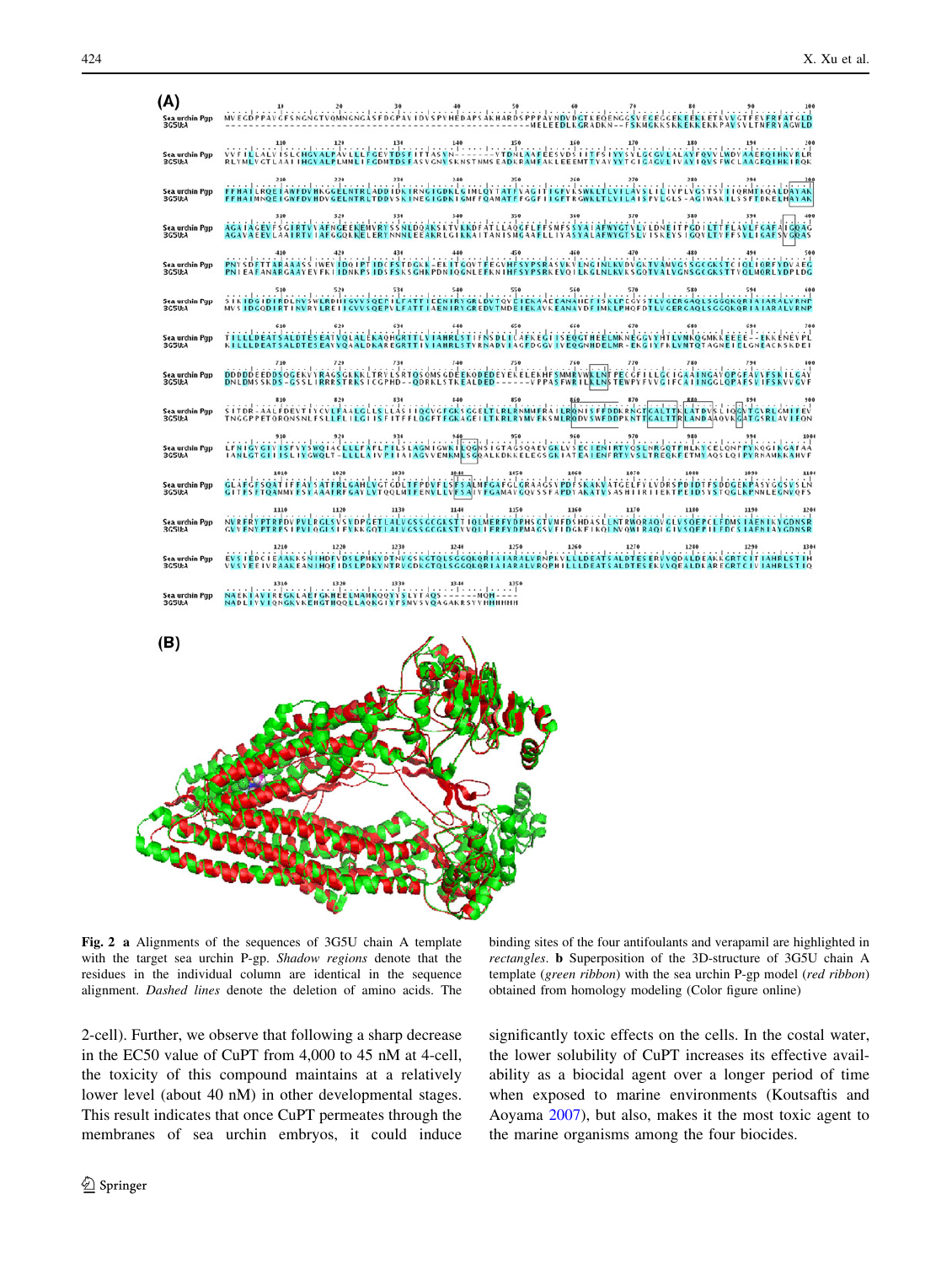For compounds dichlofluanid, tolylfluanid and Sea-Nine 211, however, their toxicity gradually decreases with the development of the embryos of S. intermedius as indicated by the curves in Fig. [1](#page-4-0)a, and all of them show significantly similar toxic effects ((EC50 =  $\sim$  70 nM) from the swimming blastula stage to the 4-arm pluteus stage. During these S. intermedius developmental stages, the cells of embryos are very different from the first four divisions. They differentiate to increase morphological heterogeneity through the arrangement of cells into increasingly complex structural patterns in the form of tissues and organs, such as the three germ layers (ectoderm, mesoderm, and endoderm) during gastrulation, and the ophagus, stomach, and intestine regions at the prism stage ([http://www.stanford.](http://www.stanford.edu/group/Urchin/contents.html) [edu/group/Urchin/contents.html](http://www.stanford.edu/group/Urchin/contents.html)). Just due to the embryonic differentiation, the embryos of S. intermedius form a complex system of tissues and cell types. Under such condition, even though the toxicants successfully permeate through the membranes, they could not distribute evenly among all organs in the larval of sea urchin, therefore possibly leading to the less sensitivity of the embryos to the environmental perturbations.

#### Inhibition analysis

Many compounds are known to modulate P-gp by reducing the efflux activity of the pump, such as aldosterone, doxorubicin and verapamil (Ford and Hait [1990\)](#page-8-0). As a particularly important inhibitor used in studying P-gp, verapamil shows the greatest ability to inhibit the ATPase activity of P-gp (Loo and Clarke [2001\)](#page-9-0). In this study, to determine whether the presence of verapamil alters the toxic effects of the four antifoulants, this chemical is introduced into the test solutions (Whalen et al. [2010;](#page-9-0) Sun et al. [2009\)](#page-9-0), and kept at a concentration of 750 nM in each mixture in all tests, thus assuring its nontoxic effect to the embryos but effective inhibition on the P-gp-mediated drug transport (Epel et al. [2006\)](#page-8-0).

In the case of treatment with verapamil, no obvious change is seen in the testes of embryos treated with tolylfluanid + verapamil, and  $CuPT$  + verapamil (Fig. [1e](#page-4-0), f), while in the treatment with Sea-Nine  $211 + \text{verapamil}$ , and  $dichlofluanid + verapamil, the addition of verapamil sig$ nificantly increases the toxicity of Sea-Nine 211 (threefold) and dichlofluanid (twofold) as almost no overlap is observed between the EC50 values of biocide alone and biocide + verapamil (Fig. [1c](#page-4-0), d).

As shown in Fig [1e](#page-4-0), verapamil almost does not inhibit the P-gp-mediated transport of tolylfluanid except at the 2-cell stage; at such stage, the joint toxicity (tolylfluanid + verapamil) increases from  $2,800$  nM (EC50) to 1,873 nM (EC50), more than onefold higher than the single toxicity of tolylfluanid. This suggests a low potential for tolylfluanid to cause drug interactions at the P-gp level, and a stage-specific expression of P-gp. Similarly, the combination of CuPT and verapamil also does not cause significant increase in the toxicity of CuPT. However, at 8-cell and multi-cell, we observe moderately enhanced toxic effects (about 100 nM) of the mixture (Fig. [1f](#page-4-0)). Since the toxic response curves for the single and mixture tests are well overlapped on each other at the remaining stages, we propose that CuPT could not be transported by the P-gp pump.

Interestingly, when verapamil is added to the Sea-Nine 211-related culture plates, the toxicity of Sea-Nine 211 is stimulated about threefold in the first four divisions before the blastula stage, increasing by about 1,000 nM (Fig. [1c](#page-4-0)). This indicates the effectively inhibitory effects of verapamil on the P-gp-mediated drug transport, and the involvement of P-gp in defense against Sea-Nine 211. However, at other developmental stages, no obvious change is observed between the joint and the single toxicity. This draws us a conclusion that following with the development of the embryos of S. intermedius, the inhibitory effect of verapamil might become weaker, which cannot inhibit the P-gp-based transport, consequently resulting in the slight difference between the joint and the single toxicity from the blastula to the 4-arm pluteus stages.

For the combination of dichlofluanid and verapamil, the toxicity shows a large increase at the 2-cell stage  $(EC50 = 1,075 \text{ nM})$ , which is about twofold higher than the single toxicity ( $EC50 = 2,440$  nM) (Fig. [1](#page-4-0)d). Also, the mixture exhibits strengthened toxicity from the blastular stage compared with the individual toxicity (about 150 nM), which is not observed in the toxicity of other mixtures. This implies that verapamil has a dramatic effect on the inhibition of P-gp transport, and also, P-gp, as a drug efflux pump, can efficiently modify the intracellular accumulation of dichlofluanid and hence the cytotoxicity.

The above data thus reflect two interesting findings: (1) P-gp genes exhibit stage-specific expression and show pump functions at 3 h after fertilization, which is consistent with our previous studies (Sun et al. [2009](#page-9-0)). And (2) Sea-Nine 211 and dichlofluanid are potential P-gp substrates, because once P-gp is inhibited by verapamil, the toxicity of the two compounds significantly increased by 150–1000 nM.

Homology modeling and molecular docking analysis

As described above, the protein P-gp can, to some extent, affect the acute toxicity of the antifouling biocides (CuPT, Sea-Nine 211, tolylfluanid and dichlofluanid) to the embryogenesis of S. intermedius, respectively. However, the detailed mechanism of how P-gp interacts with the antifouling agents at an atomic level remains unclear. To predict the binding modes of the biocides with P-gp, the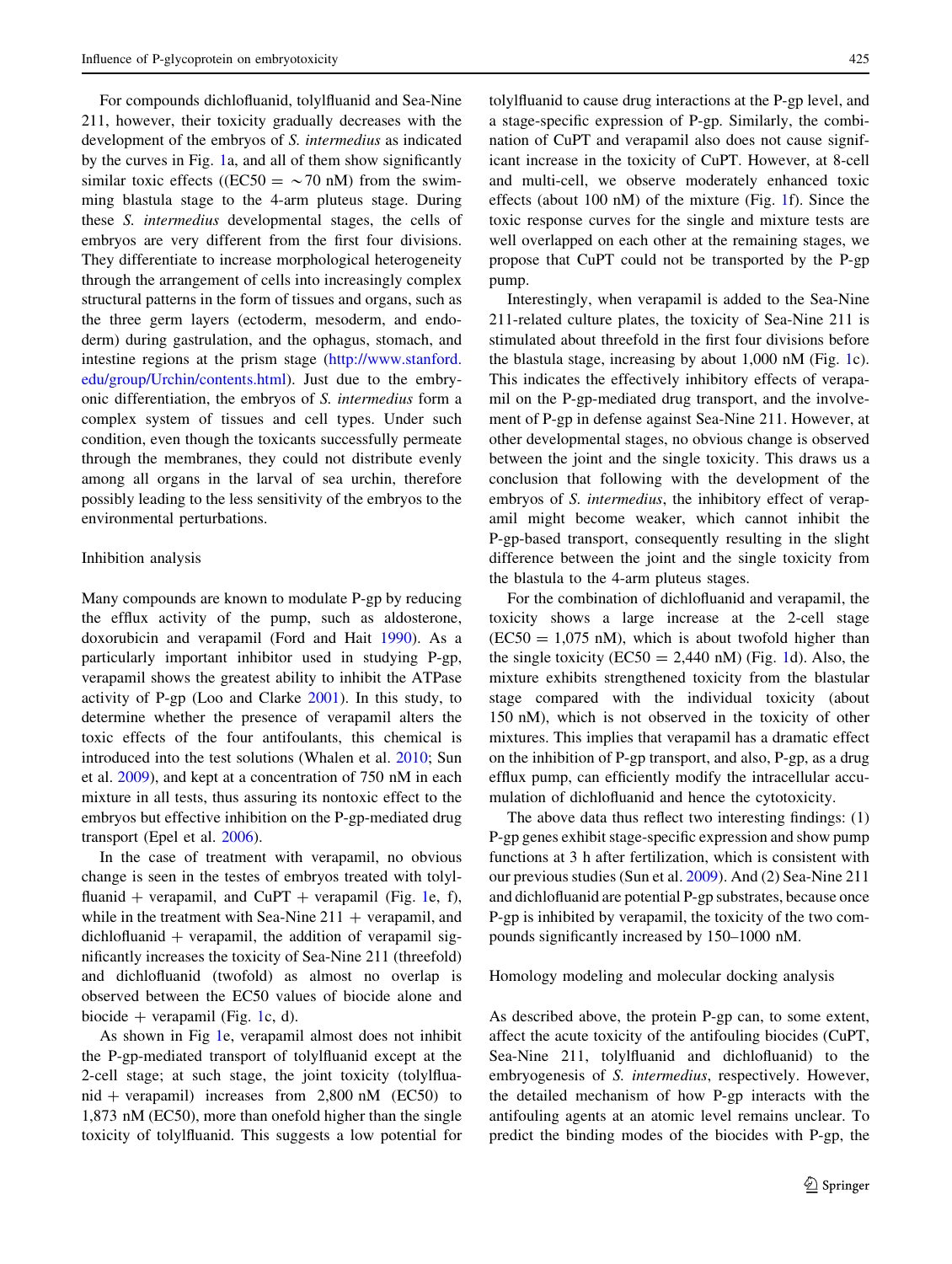<span id="page-7-0"></span>Fig. 3 Close-up views of the binding modes of a verapamil, b dichlofluanid, c Sea-Nine 211, d copper pyrithione and e tolylfluanid. The binding sites of P-gp are shown as ribbons, with their neighboring residues in stick representation. The five small molecules are also indicated in stick form. The dotted lines are the hydrogen bonds (H-bonds) between the molecules and their neighboring residues



molecular docking thus has been performed based on the homology model of sea urchin P-gp.

The 3D structure of sea urchin P-gp is modeled by using the SWISS-MODEL workspace at the ExPASy server with all default parameters. In Fig. [2](#page-5-0)a, the primary sequence alignment of amino acids shows that the target (sea urchin P-gp) and the reference (mouse P-gp) proteins share about 51% sequence identity with E value of 0.0. Particularly, the residues in the P-gp ligand-binding channel reveal a sequence identity of 83% between the template and the target proteins, indicating that these function-related amino acids are well conserved in the two organisms. As expected, superposition of the 3D homology with the template models also shows a high similarity in the relative abundances of  $\alpha$ -helix motif and the atomic positions (Fig. [2](#page-5-0)b). All these, therefore, indicate the homology-modeled P-gp structure is reliable and can be used for further docking analysis.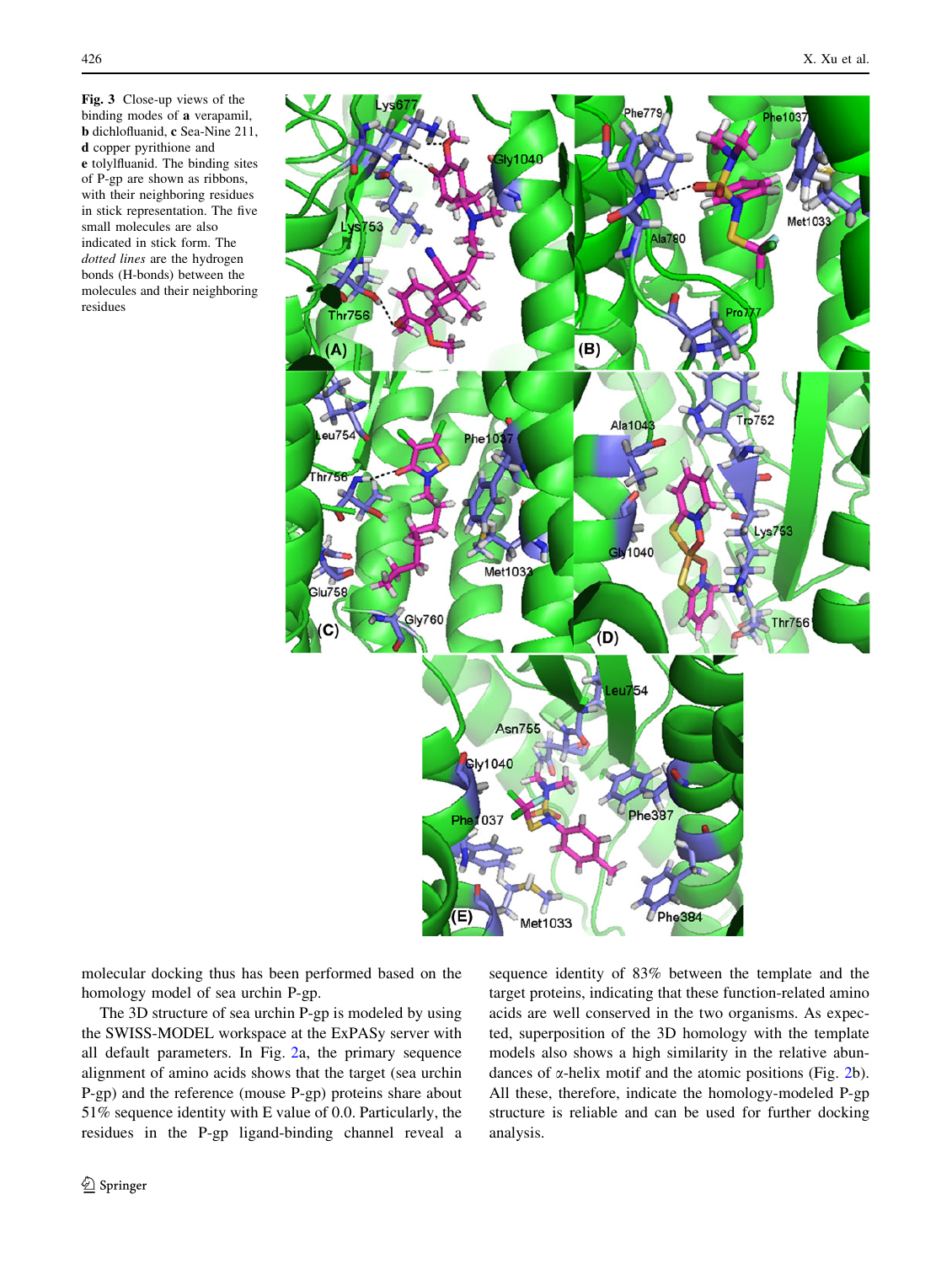<span id="page-8-0"></span>As depicted in Fig. [3a](#page-7-0), the small molecule verapamil is well located in the center of the P-gp active site, and forms three hydrogen bonds (H-bond) with its neighboring residues (2.03 Å with Lys753, 1.95 Å with Lys677 and 2.92 Å with Thr<sub>756</sub>). The interactions significantly enhance the stability of the verapamil-P-gp complex with the highest total score of 7.7 among the five molecules, which is consistent with previous experimental findings, showing that the protein P-gp could strongly interact with verapamil (Yusa and Tsuruo [1989\)](#page-9-0).

By comparison of the location of verapamil in P-gp with those of dichlofluanid and Sea-Nine 211, we find an interesting phenomenon that the three molecules occupy the same binding site of P-gp. For the dichlofluanid-P-gp system, dichlofluanid is surrounded by residues Ala780, Pro777, Phe779, Met1033 and Phe1037. And just one H-bond is observed between its sulfuryl oxygen with the amino group of Ala780, thus resulting in a much lower binding affinity of 2.93 with P-gp. However, for Sea-Nine 211, this molecule interacts strongly with its adjacent residues (Leu754, Thr756, Glu758, Gly760, Phe1037 and Met1033), even forming the same H-bond with Thr756  $(2.12 \text{ Å})$  as verapamil does, and hence, presents a relatively high binding affinity (total score  $= 4.2$ ). On the basis of the above theoretical analysis, we suggest that verapamil competitively inhibits the interactions between the two biocides with the P-gp drug binding site, therefore inhibiting the drug-transporting function of P-gp and enhancing the toxicity of the biocides to the embryos of S. intermedius (Fig. [1](#page-4-0)c, d). This is consistent with previous studies, showing that most P-gp inhibitors are supposed to work by blocking the P-gp substrate binding sites (Varma et al. [2003;](#page-9-0) Aller et al. 2009), or interacting with the same binding site of P-gp and sharing many common structural features with other substrates (Wang et al. [2005](#page-9-0)).

As for molecules tolylfluanid and CuPT, their highest docking scores are 1.82 and 3.02, respectively, implying the weak-binding interactions with P-gp (Fig. [3d](#page-7-0), e). This could be explained by further analysis that no strong interactions such as H-bonds or ion bonds are found in the two ligand–protein complexes, and the two biocides even do not have the same binding site as verapamil in P-gp. Thus, consistent with our experimental result in this work, CuPT and tolylfluanid might not be the substrates of P-gp, and meanwhile, P-gp could not transport them from the cytoplasmic leaflet to the extracellular aqueous medium (Fig. [1](#page-4-0)e, f).

## **Conclusions**

As a membrane-spanning protein, P-gp has been shown providing a defense against the environmental xenobiotics.

To examine the possible role of P-gp in defence against the antifouling biocides in S. intermedius, we conducted bioassays using four biocides (CuPT, Sea-Nine 211, tolylfluanid and dichlofluanid) alone and biocides plus verapamil, an inhibitor of P-gp. Our results suggest that Sea-Nine 211 and dichlofluanid are P-gp substrates and their toxic effects could be profoundly affected by verapamil. However, CuPT and tolylfluanid are not potential P-gp substrates since verapamil has no significant impacts on the two compounds. In addition, the theoretical investigations using the homology modeling technique and molecular docking have provided further support to our experimental observations, indicating that both Sea-Nine 211 and dichlofluanid have the same binding sites as verapamil has, which implies the potential binding modes of the biocides with P-gp. Clearly, these findings are greatly meaningful for environmental risk assessment, and considerably expand our knowledge of P-gp substrates from the antifouling paints-resulted contaminants.

Acknowledgments This work was supported by the NWSUAF innovation fund. The authors are also grateful to Prof. L. Yang for access to SYBYL package software.

#### References

- Aller SG, Yu J, Ward A et al (2009) Structure of P-glycoprotein reveals a molecular basis for poly-specific drug binding. Science 323:1718–1722
- Alzieu C (2000) Environmental impact of TBT: the French experience. Sci Total Environ 258:99–102
- Balayssaca D, Authier N, Cayreb A et al (2005) Does inhibition of P-glycoprotein lead to drug–drug interactions? Toxicol Lett 156:319–329
- Bellas J (2007) Toxicity of the booster biocide sea-Nine to the early developmental stages of the sea urchin Paracentrotus lividus. Aquat Toxicol 83:52–61
- Bliss CI (1935) The calculation of the dosage-mortality curve. Ann Appl Biol 22:134–167
- Boiocchi M, Toffoli G (1992) Mechanisms of multidrug resistance in human tumour cell lines and complete reversion of cellular resistance. Eur J Cancer 28:1099–1105
- Bošnjak I, Šegvić T, Smital T et al (2010) Sea urchin embryotoxicity test for environmental contaminants—potential role of the MRP proteins. Water Air Soil Pollut (in press). doi[:10.1007/s11270-](http://dx.doi.org/10.1007/s11270-010-0615-6) [010-0615-6](http://dx.doi.org/10.1007/s11270-010-0615-6)
- Epel D, Cole B, Hamdoun A et al (2006) The sea urchin embryo as a model for studying efflux transporters: roles and energy cost. Mar Environ Res 62:S1–S4
- Evans SM, Birchenough AC, Brancato MS (2000) The TBT ban: out from the frying pan into the fire? Mar Poll Bull 40:204–211
- Ford JM, Hait WN (1990) Pharmacology of drugs that alter multidrug resistance in cancer. Pharmacol Rev 42:155–199
- Gatidou G, Thomaidis NS, Zhou JL (2007) Fate of Irgarol 1051, diuron and their main metabolites in two UK marine systems after restrictions in antifouling paints. Environ Int 33:70–77
- Hamdouna AM, Cherr GN, Roepke TA et al (2004) Activation of multidrug efflux transporter activity at fertilization in sea urchin embryos (Strongylocentrotus purpuratus). Dev Biol 276:452–462